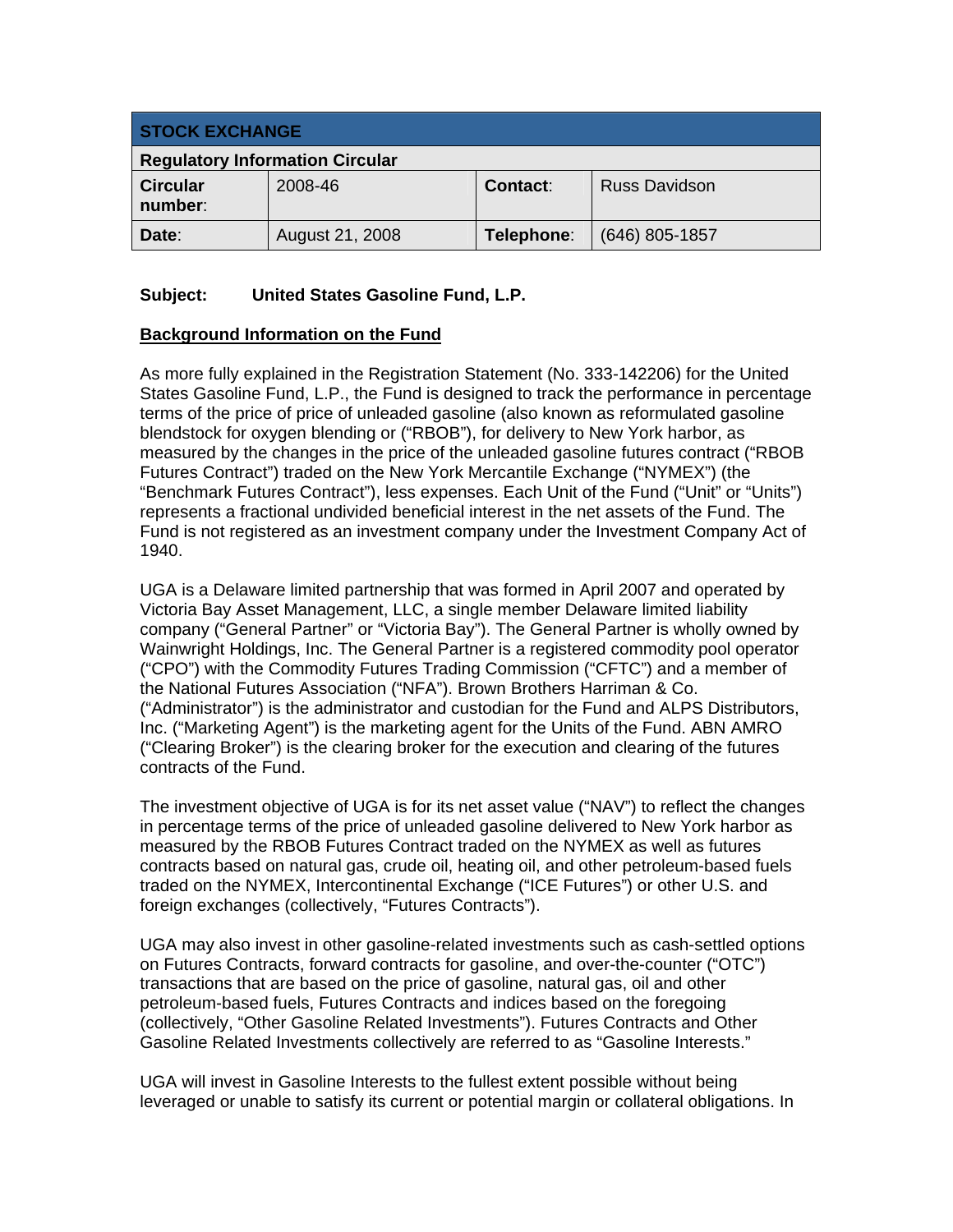pursuing this objective, the primary focus of UGA's investment manager, Victoria Bay will be the investment in Futures Contracts and the management of its investments in short-term obligations of the United States ("Treasuries"), cash equivalents and cash (collectively, "Cash") for margining purposes and as collateral.

As described more fully in the prospectus and the registration statement for the Fund, a minimum of 100,000 Units will be required to be outstanding at the start of trading. Once trading has commenced, the Fund will issue Units on a continuous basis. The Fund will issue and redeem Units only in blocks of 100,000 Units or integral multiples thereof to Authorized Participants. A block of 100,000 Units is called a "Basket." These transactions will be in exchange for a Deposit Amount equal to 100,000 multiplied by the net asset value ("NAV") per Share of the Fund determined on each business day by the Administrator. Initially, the Deposit Amount will be approximately \$5 million. The Administrator will determine the Deposit Amount for a given business day by multiplying the NAV for each Share by the number of Units in each Basket (100,000). Only registered broker-dealers or other market participants, such as banks and other financial institutions that are exempt from broker-dealer registration, that become Authorized Participants by entering into a participant agreement with the General Partner and the Fund may purchase or redeem Baskets. Units will be offered to the public at prices that will reflect, among other things, the price of unleaded gasoline delivered to New York harbor as measured by the RBOB futures contract traded on the NYMEX and the trading price of the Units at the time of the offer. Market prices for the Units may be different from the NAV per Share. Except when aggregated in Baskets, Units are not redeemable securities.

### **Other Information**

The NAV of the Fund is obtained by subtracting the Fund's expenses and liabilities on any day from the value of the Fund's assets. The NAV will be calculated shortly after the close of trading on the American Stock Exchange ("Amex") using the settlement value of the RBOB Futures Contracts traded on the NYMEX as of the earlier of the close openoutcry of trading on the NYMEX at 2:30 p.m. Eastern Time ("ET") or 4:00 p.m. ET, and for the value of other Gasoline Related Investments and Treasuries, the value of such investments as of the earlier of 4:00 p.m. ET or the close of trading on the New York Stock Exchange. The NAV is calculated by including any unrealized profit or loss on the RBOB Futures Contracts, other Gasoline Futures Contracts and other Gasoline Related Investments and any other credit or debit accruing to the Fund but unpaid or not received. The NAV per Unit is obtained by dividing the NAV of the Fund on a given day by the number of Units outstanding on that date. The Administrator will value all Futures Contracts based on that day's settlement price. However, if a Futures Contract on a trading day cannot be liquidated due to the operation of daily limits or other rules of an exchange upon which such futures contract is traded, the settlement price on the most recent trading day on which such Futures Contract could have been liquidated will be used in determining NAV. The value of the Other Gasoline Interests will be valued based upon a determination of the Administrator as to their fair market value.

Shortly after 4:00 p.m. ET each business day, the General Partner will determine and disseminate the Deposit Amount for orders placed by Authorized Participants by 12:00 p.m. ET that day. To receive the NAV of the Units on that business day, a purchase order must be received by 12:00 p.m. ET. Delivery of the Deposit Amount must occur by the third business day following the purchase order date (T+3). Purchase orders placed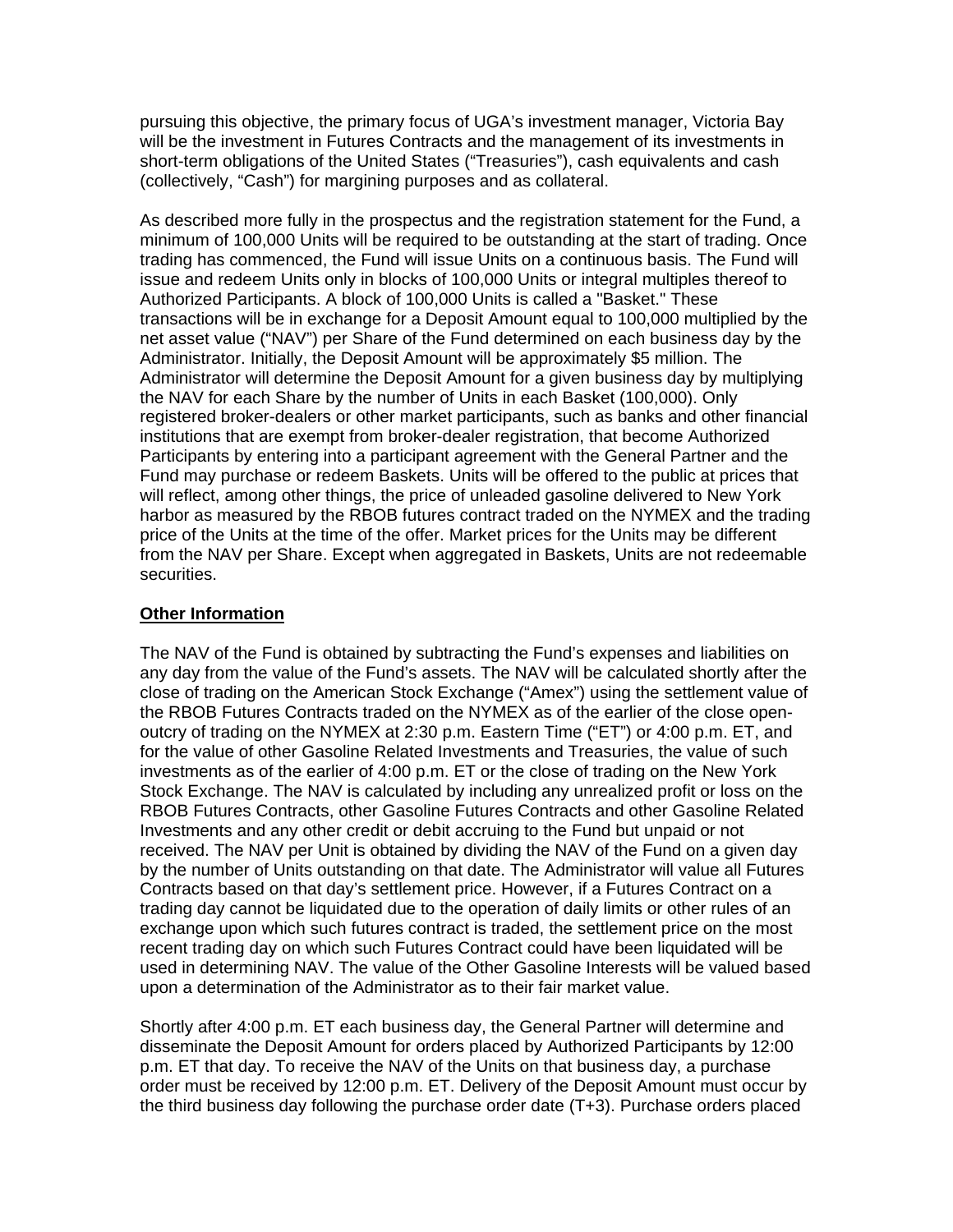by 12:00 p.m. ET are irrevocable. Baskets are then issued as of 12:00 p.m. ET, on the business day immediately following the purchase order date (T+1) at the NAV per share on the purchase order date if the required payment has been timely received. The Administrator will also at the same time determine an "Estimated Deposit Amount" that Authorized Participants can use as an indicative amount of Treasuries and cash to be deposited for issuance of the Units on the next business day. The Deposit Amount, the Estimated Deposit Amount and the NAV are communicated by the Administrator to all Authorized Participants via facsimile or electronic mail message and will be available on the Fund's website at http://unitedstatesgasolinefund.com. The most recently reported NAV for the Units will also be available on the Exchange's website.

The Fund's expense ratio, in the absence of any extraordinary expenses and liabilities, is expected to be 0.69% of the net assets of the Fund.

DTC serves as the securities depository for the Units, which may be held only in bookentry form; stock certificates will not be issued. DTC, or its nominee, is the record or registered owner of all outstanding Units of the Fund.

#### **Indicative Partnership Value**

In order to provide updated information relating to the Fund for use by investors, professionals and persons wishing to create or redeem Units, the Amex disseminates through the facilities of Consolidated Tape Association ("CTA"), an updated Indicative Partnership Value ("Indicative Partnership Value"). The Indicative Partnership Value is disseminated on a per Unit basis every 15 seconds during regular Amex trading hours of 9:30 a.m. to 4:15 p.m. ET. under the index symbol "UGA.IV."

The Indicative Partnership Value will be calculated based on the Treasuries and cash required for creations and redemptions (i.e. NAV per Share x 100,000) adjusted to reflect the price changes of the current Benchmark Gasoline Futures Contract. After the close of open outcry on NYMEX at 2:30 p.m. ET, the Indicative Partnership Value will reflect changes to the relevant Benchmark Futures Contract as provided for through CME Globex®. Openoutcry trading on the NYMEX closes daily at 2:30 p.m. ET while NYMEX's energy futures contracts are traded on the Chicago Mercantile Exchange's CME Globex electronic trading platform on a twenty-four (24) hour basis. The Indicative Partnership Value on a per Unit basis disseminated during Amex trading hours should not be viewed as a real time update of the NAV, which is calculated only once a day by the Administrator.

#### **Continuous Offering**

The method by which Basket aggregations of Units are created and traded may raise certain issues under applicable securities laws. Because new Units may be issued by the Fund on an ongoing basis, at any point a distribution may occur. Broker-dealers and other persons are cautioned that some activities on their part may, depending on the circumstances, result in their being deemed participants in a distribution in a manner which could render them statutory underwriters and subject them to the prospectusdelivery requirement and liability provisions of the Securities Act of 1933 ("Securities Act"). For example, a broker-dealer firm or its client may be deemed a statutory underwriter if it purchases Basket aggregations, breaks them down into constituent Units, and sells such Units directly to customers, or if it chooses to couple the creation of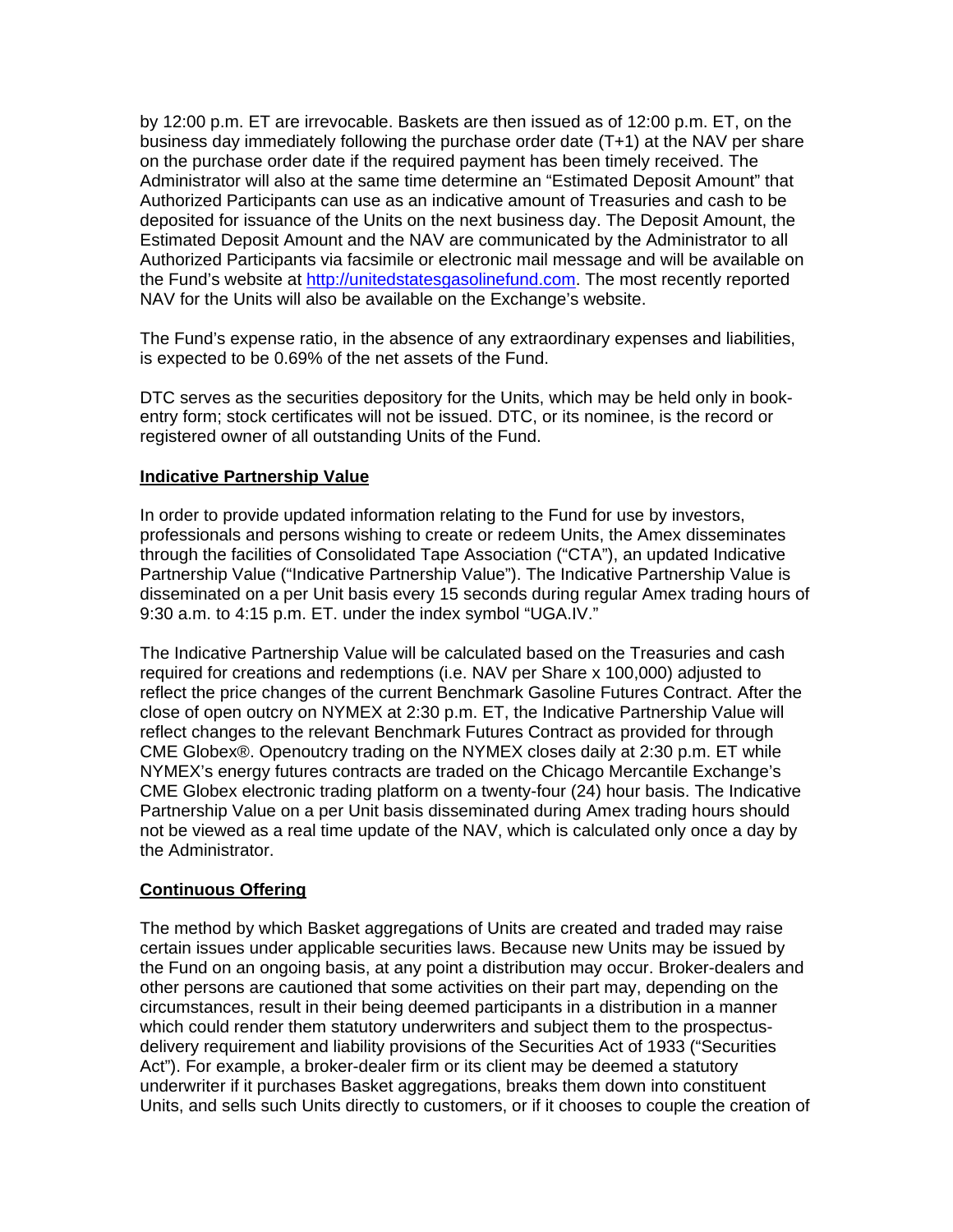a supply of new Units with an active selling effort involving solicitation of secondary market demand for Units. A determination of whether one is an underwriter for purposes of the Securities Act must take into account all the facts and circumstances pertaining to the activities of the brokerdealer or its client in the particular case, and the examples mentioned above should not be considered a complete description of all the activities that could lead to a categorization as an underwriter.

#### **Creation and Redemption of Units**

The Fund will issue and redeem Units on a continuous basis only in Baskets of 100,000 Units or multiples thereof, by or through Authorized Participants. Basket Aggregations will be issued in exchange for the corresponding Deposit Amount that will be determined on each business day by the Administrator. The Deposit Amount necessary for the creation of a Basket will change from day to day. The initial Deposit Amount will be \$5 million. On each day that the Amex is open for regular trading, the Administrator will adjust the Deposit Amount as appropriate to reflect the prior day's Partnership NAV and accrued expenses. Authorized Participants that wish to redeem a Basket will receive Treasuries and cash in exchange for each Basket surrendered in an amount equal to the NAV per Basket ("Redemption Amount"). These items are described in the Fund's prospectus and registration statement.

Authorized Participants that wish to purchase a Basket must transfer the Deposit Amount plus a transaction fee of \$1,000 to the Fund in exchange for a Basket. No Units will be issued unless and until the Administrator has informed the Marketing Agent that it has allocated to the Fund's account the required funds necessary for the Deposit Amount plus transaction fee. Authorized Participants that wish to redeem a Basket will receive the Redemption Amount in exchange for each Basket surrendered less the transaction fee of \$1,000. The Redemption Amount will be delivered to the Authorized Participant upon confirmation that the Fund's DTC Account has received the Basket.

The Administrator will provide an Estimated Deposit Amount for the next business day. Authorized Participants may use the Estimated Deposit Amount as guidance regarding the amount of Treasuries and cash expected to deposit with the Administrator. Before 4:00 p.m. ET, the Authorized Participants may use the Estimated Deposit Amount as guidance in respect of the Deposit Amount that they may expect to be required to deposit in connection with the issuance of Units on the next business day.

The Fund's prospectus and registration statement describe additional procedures and requirements that apply to the creation and redemptions of Units. Equity Electronic Access Members ("Equity EAMs") interested in becoming an Authorized Participant, or obtaining a list of Authorized Participants, can contact the Marketing Agent at www.alpsinc.com for more information.

#### **Information About the Gasoline Futures Contracts**

The Fund will purchase RBOB Futures Contracts traded on the NYMEX. The investment objective of UGA is for changes in percentage terms of a unit's NAV to reflect the changes in percentage terms of the price of unleaded gasoline delivered at New York harbor as measured by the RBOB Futures Contract traded on the NYMEX. The RBOB or Benchmark Futures contract employed is the near month expiration contract, except when the near month contract is within two (2) weeks of expiration, in which case it will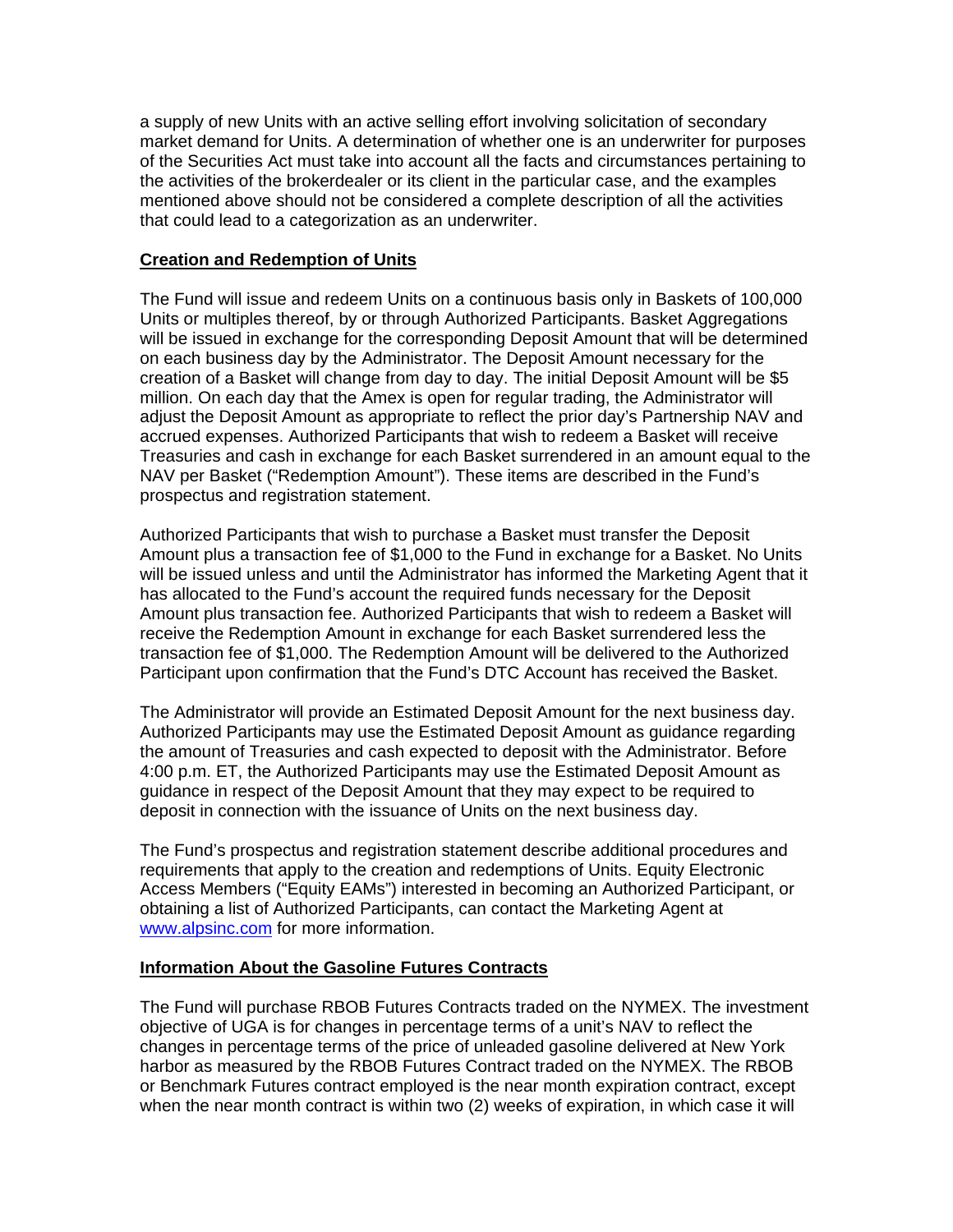invest in the next expiration month. The Benchmark Futures Contracts will be changed or "rolled" from the near month contract to expire to the next month to expire over a four (4) day period.

### **Information About Other Gasoline-Related Investments**

The Fund may also purchase Other Gasoline-Related Investments such as cash-settled options on Futures Contracts, forward contracts for gasoline, and OTC transactions that are based on the price of gasoline, natural gas, oil and other petroleum-based fuels, Futures Contracts and indices based on the foregoing. Option contracts offer investors and hedgers another vehicle for managing exposure to the unleaded gasoline market. The Fund may purchase options on unleaded gasoline Futures Contracts on the principal commodities and futures exchanges in pursuing its investment objective.

In addition to these listed options, there also exists an active OTC market in derivatives linked to gasoline. These OTC derivative transactions are privately-negotiated agreements between two (2) parties. Unlike Futures Contracts or related options, each party to an OTC contract bears the credit risk that the counterparty may not be able to perform its obligations.

Some OTC contracts contain fairly generic terms and conditions and are available from a wide range of participants, while other OTC contracts have highly customized terms and conditions and are not as widely available. Many OTC contracts are cash-settled forwards for the future delivery of unleaded gasoline or petroleum-based fuels that have terms similar to the Futures Contracts. Others take the form of "swaps" in which the two parties exchange cash flows based on pre-determined formulas tied to the price of gasoline as determined by the spot, forward or futures markets. The Fund may enter into OTC derivative contracts whose value will be tied to changes in the difference between the gasoline spot price, the price of Futures Contracts traded on NYMEX and the prices of non-NYMEX Futures Contracts that may be invested in by the Fund.

## **Impact of Speculative Position Limits**

The CFTC and U.S. futures exchanges such as the NYMEX have established limits or position accountability rules (i.e., speculative position limits or position limits) on the maximum net long or net short speculative position that any person or group of persons under common trading control (other than a hedger) may hold, own or control in commodity interests. Speculative position limits are intended, among other things, to prevent a corner or squeeze on a market or undue influence on prices by any single trader or group of traders. Speculative position limits will impact the mix of investments by the Fund with such mix varying depending on the accumulation of assets. Once the speculative position limits for the current Benchmark Gasoline Futures Contract are reached, the Fund will be required to invest in Other Gasoline-Related Interests.

## **Investment Risks**

Equity EAMs are referred to the Fund's prospectus and registration statement for a description of risks associated with an investment in the Units of the Fund. Because the Units are created to reflect the performance in percentage terms of the price of unleaded gasoline delivered at New York harbor as measured by the RBOB Futures Contract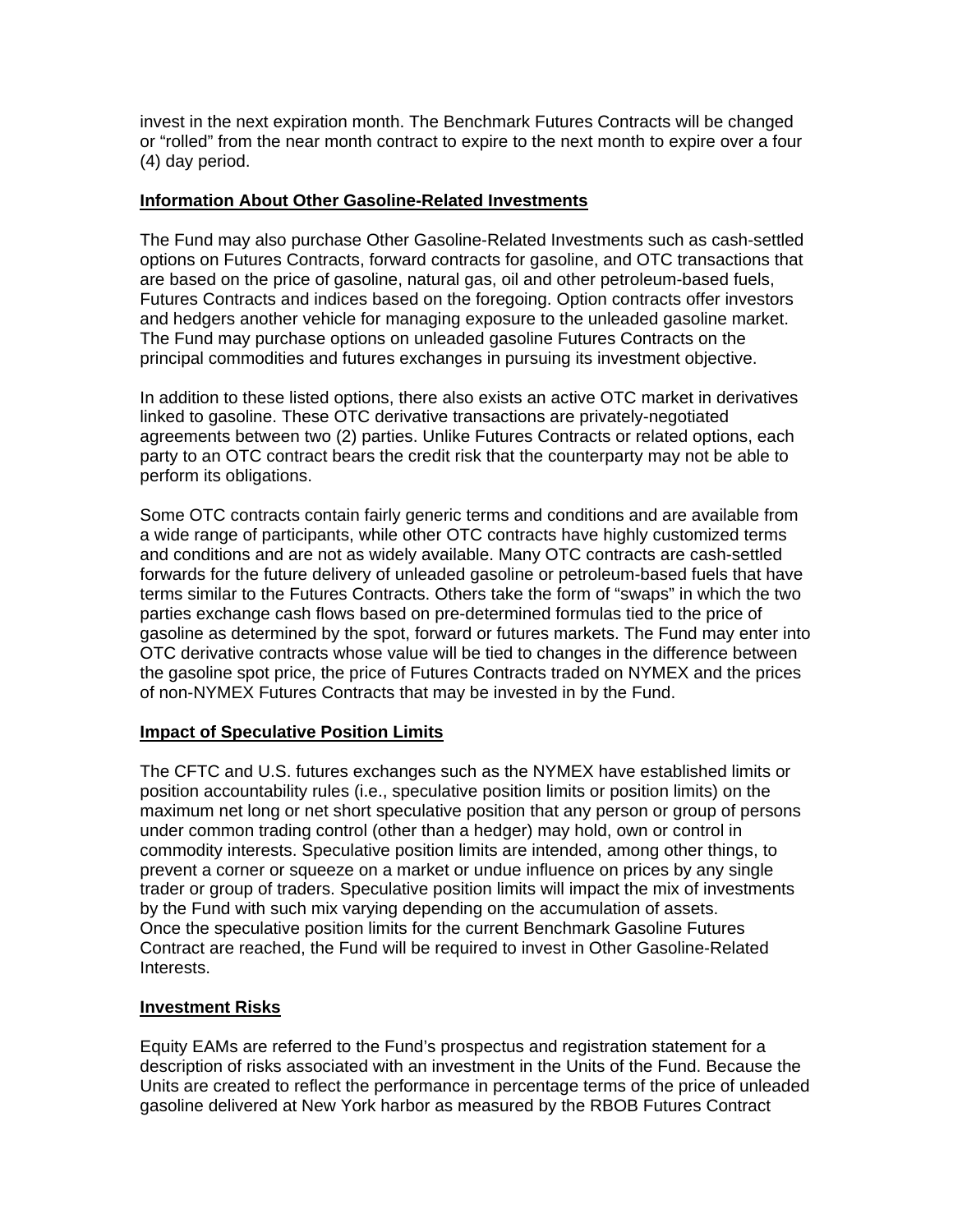traded on the NYMEX, these risks include the risk that the market price of the Units will be subject to fluctuations similar to those affecting the current Benchmark Gasoline Futures Contract. Owners of the Units will not have the protections normally associated with ownership of shares in an investment company registered under the Investment Company Act of 1940 but will have the protections afforded by the Commodity Exchange Act to investors in CFTC-regulated commodity pools. If certain events occur, at any time, the General Partner will be required to terminate the Fund, otherwise the Fund will continue in perpetuity. In addition, as noted in the prospectus, Units trade at market prices that may differ from NAV. The NAV of the Units will fluctuate with changes in the market value of the Fund's assets. The trading prices of the Units will fluctuate in accordance with changes in the NAV as well as market supply and demand.

There is no direct regulation of the market in physical unleaded gasoline-based commodities and no Securities and Exchange Commission ("Commission") jurisdiction over the trading of gasoline, natural gas, oil and other petroleum-based fuels as a physical commodity. The CFTC has regulatory jurisdiction over the trading of gasoline based futures contracts and related options and that trading in certain OTC commodity based derivatives is not within the jurisdiction of the CFTC and may therefore be effectively unregulated.

## **Exchange Rules Applicable to Trading in the Units**

Trading in the Units on ISE is subject to ISE equity trading rules.

# **Trading Hours**

The Units will trade on ISE between 9:00 a.m. and 4:15 p.m. ET.

Equity EAMs trading the Units during the Pre-Market Session are exposed to the risk of the lack of the calculation or dissemination of underlying index value or intraday indicative value ("IIV"). For certain derivative securities products, an updated underlying index value or IIV may not be calculated or publicly disseminated in the Pre-Market hours. Since the underlying index value and IIV are not calculated or widely disseminated during Pre-Market hours, an investor who is unable to calculate implied values for certain derivative securities products during Pre-Market hours may be at a disadvantage to market professionals.

# **Trading Halts**

ISE will halt trading in the Units of a Trust in accordance with ISE Rule 2101(a)(2)(iii). The grounds for a halt under this Rule include a halt by the primary market because it stops trading the Units and/or a halt because dissemination of the IIV or applicable currency spot price has ceased, or a halt for other regulatory reasons. In addition, ISE will stop trading the Units of a Trust if the primary market de-lists the Units.

## **Delivery of a Prospectus**

Pursuant to federal securities laws, investors purchasing Units must receive a prospectus prior to, or concurrently with, the confirmation of a transaction. Investors purchasing Units directly from the Fund (by delivery of the Deposit Amount) must also receive a prospectus.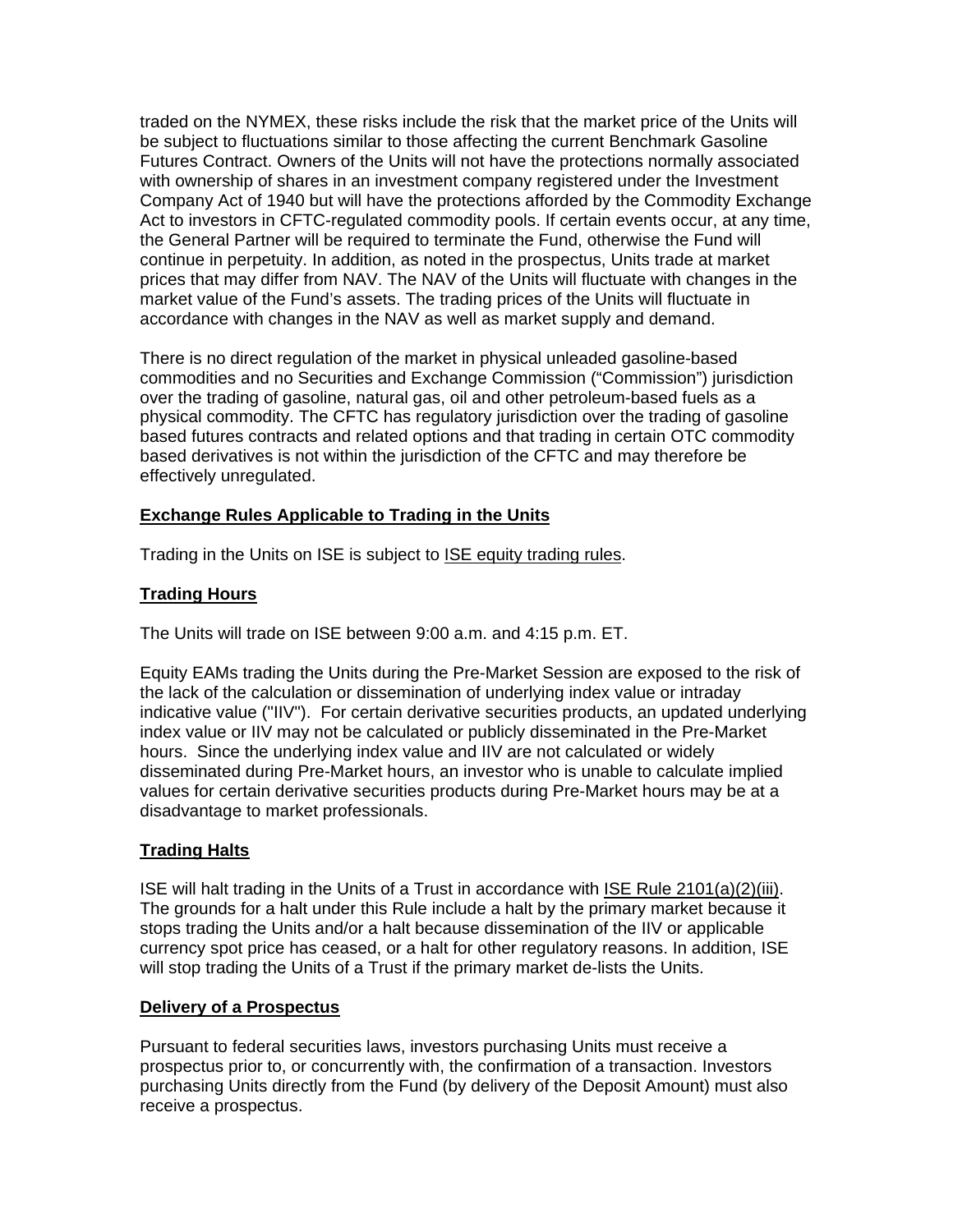Prospectuses may be obtained through the Marketing Agent at www.alpsinc.com or on the Fund's website at http://unitedstatesgasolinefund.com. The prospectus does not contain all of the information set forth in the registration statement (including the exhibits to the registration statement), parts of which have been omitted in accordance with the rules and regulations of the Commission. For further information about the Fund, please refer to the registration statement.

#### **Exemptive, Interpretive and No-Action Relief Under Federal Securities Regulations**

The Commission's Division of Market Regulation issued a letter dated June 21, 2006 ("No- Action Letter") granting exemptive or no-action relief from certain rules under the Securities Exchange Act of 1934 (the "1934 Act") to the Fund.

#### **Regulation M Exemptions**

Under the No-Action Letter, the Fund is exempted under paragraph (d) of Rule 101, permitting persons who may be deemed to be participating in a distribution of the Units to bid for or purchase Units during their participation in such distribution. The No-Action Letter also exempted the Fund under paragraph (e) of Rule 102, permitting the Fund and its affiliated purchasers to redeem Units in Baskets during the continuous offering of the Units.

The exemptions from Rules 101 and 102 of Regulation M are subject to the condition that such transactions in Units or any related securities are not made for the purpose of creating actual, or apparent, active trading in or raising or otherwise affecting the price of such securities. Equity EAMs are referred to the full text of the No-Action Letter for additional information.

**This Regulatory Information Bulletin is not a statutory Prospectus. Equity EAMs should consult the Trust's Registration Statement, the Prospectus and the Fund's website for relevant information.**